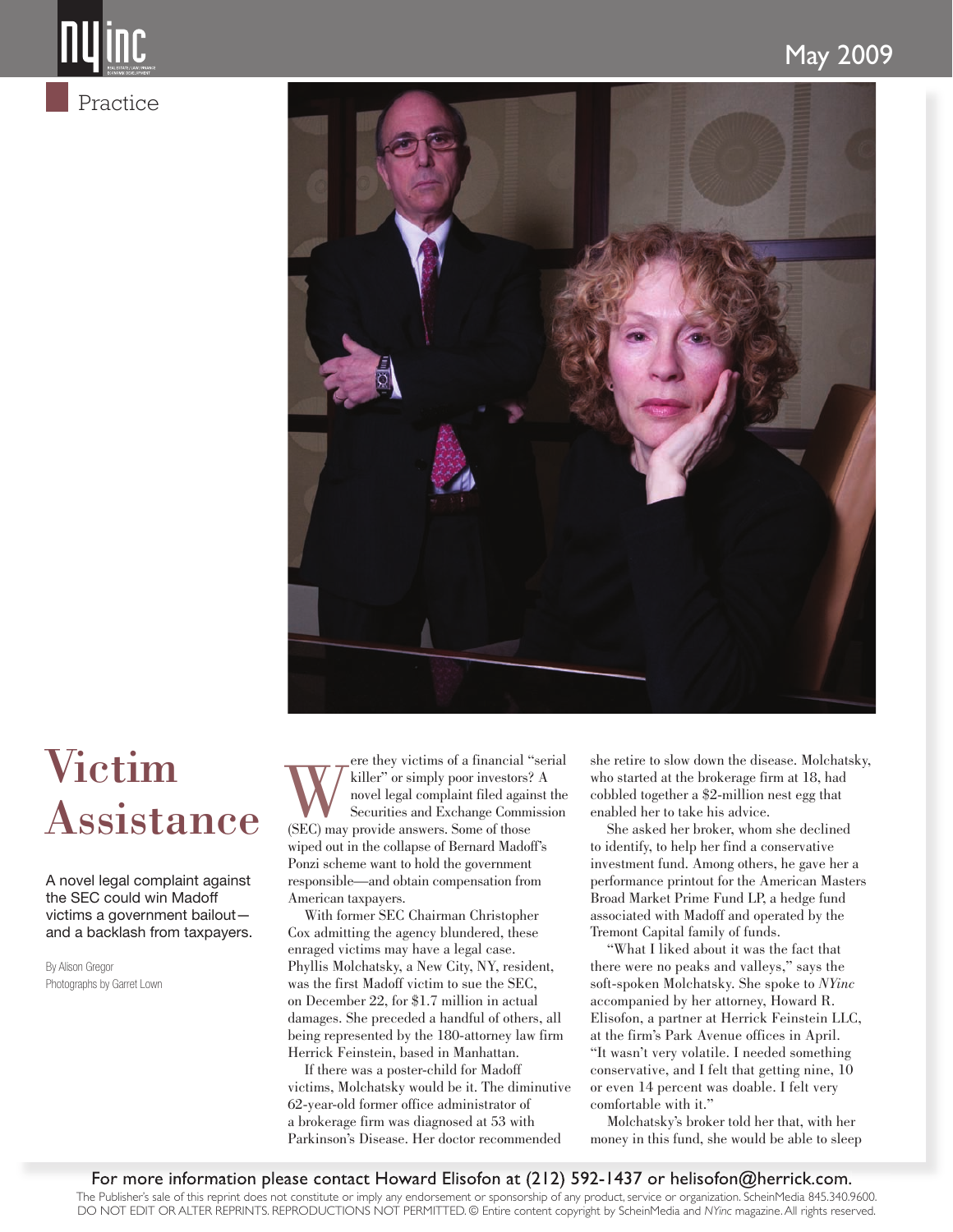## May 2009



at night—and she did. Several times, friends tried to convince her to go into what seemed to be more lucrative, but riskier, funds, and she demurred. She only dipped into her account three times, for a total of \$300,000, to pay taxes on "profits" that turned out to be illusory.

Throughout this period, she kept hearing about a man named Bernard Madoff.

"I grew to admire and worship him, because I thought he was a brilliant man," Molchatsky says. "I didn't know him personally, but I got the feeling this fund was special—not everybody could participate."

By 2008, Molchatsky's account balance had peaked at \$3.8 million. Confident in her financial well-being, she and her partner, a lawyer, adopted a son and began the process of adopting another child. Then came the blow. On December 11, Molchatsky saw on television, for the first time, the legendary trader she had come to admire: Bernard Madoff was being arrested for fraud in connection with a confessed \$50 billion Ponzi scheme.

"My broker called and said, 'From the way you sound, I guess you're not watching TV,'" Molchatsky says.

"I said to my broker, 'How much did we lose?'" she says, her voice beginning to shake. "And he said, 'Everything.'" Hearing that, Molchatsky says she fell to the floor, banging her fists and screaming: "This is all the money I have!"

Her baby boy was crying; her partner got on the floor with her. "This was the beginning of the end for me," Molchatsky says.

Since then, Molchatsky's life has changed drastically. She and her partner stopped the second adoption process. They are fighting to keep their home.

Molchatsky's options for recovering her life's savings are bleak. She can seek compensation from the court-appointed trustee, Irving Picard, who is sorting out Madoff's business and has recovered only \$1 billion of the \$50 billion Madoff extracted from thousands of investors.

Because, ultimately, that recovery may be small, Molchatsky can also participate in a class action lawsuit against Tremont Capital and its subsidiaries. She could also seek monies from the Securities Investor Protection Corporation (SIPC), a federally-established program which may repay each Madoff investor as much as \$500,000. However, since Molchatsky was not a direct investor with Madoff, but one of multitudes in a feeder fund, the \$500,000 awarded her fund would be divided among investors.

Lastly, Molchatsky can seek income tax relief. For the 2008 tax year, she can take a theft loss deduction equal to 75 percent of what she invested plus her earnings, minus any amount she withdrew as well as any anticipated SIPC proceeds or other recovered funds.

However, Molchatsky doesn't work and hasn't worked for seven years due to her Parkinson's. To the extent that she can't fully use her Madoff losses in 2008, the unused portion could be carried back three years and forward up to 20 years.

Compounding Molchatsky's problems is the fact that she withdrew \$300,000 from her account, which makes her subject to a clawback attempt. The trustee can require investors who received either profits or principle from their accounts to hand over that money so that it can be distributed equitably among all Madoff account holders.

New York State law allows the trustee to file clawback claims on seemingly fraudulent transfers going back as far as six years, says Therese M. Doherty, a partner with Herrick Feinstein.

"Anybody who took money out—and certainly people who took out more than their principle could be subject to a clawback," she says. "The obvious targets are going to be any large investor that withdrew 100 percent of their investment and closed their account within the year, because you're going to say, 'What did they have notice  $of?$ "

A less likely target for a clawback would be Molchatsky, who withdrew only a small amount of money over years for a legitimate reason, Doherty says. But even if Molchatsky escapes a clawback, the overall odds of recovering anywhere near the \$1.7 million she lost are slim.

Molchatsky believed her situation virtually hopeless when, in December, she approached Elisofon on a friend's recommendation. A bespectacled figure who limits any sartorial flair to a giraffe tie, Elisofon became a trial lawyer for the SEC fresh out of law school. When clients and potential clients began approaching him in December suggesting they'd like to sue the SEC, his initial response was, "can't be done."

"There's a doctrine of sovereign immunity that applies, which stems from British law and essentially means the King can do no wrong," Elisofon says.

But as Elisofon received more requests, he began to wonder if it might be possible. When Cox made his admission that the SEC had slipped, Elisofon buried himself in the library and resurfaced with a novel legal theory.

For more than a century, the courts have been chipping away at the doctrine of sovereign immunity, he asserts, and in 1946, Congress



OPPOSITE: HOWARD ELISOFON AND PHYLLIS MOLCHATSKY. ABOVE: PHYLLIS MOLCHATSKY.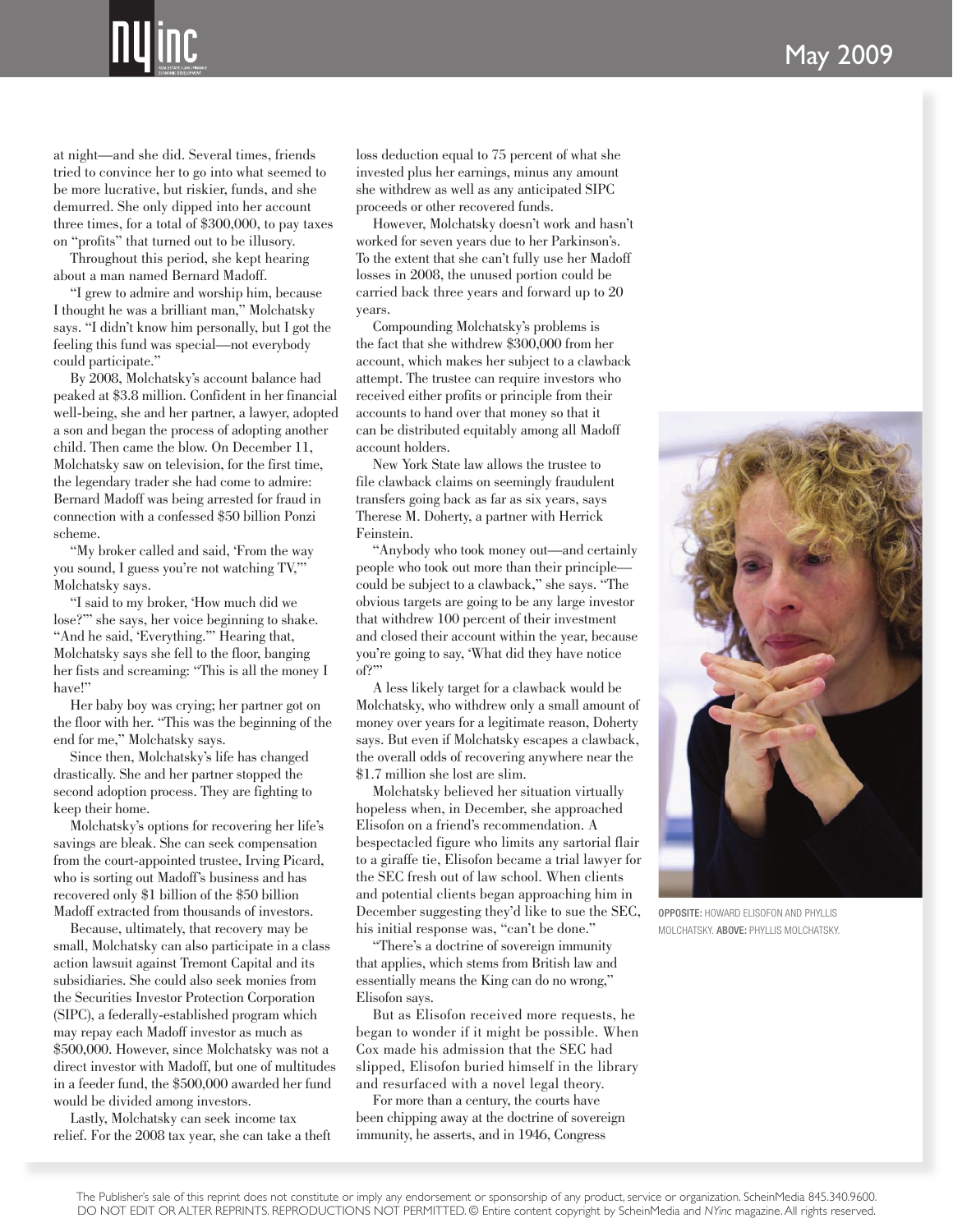"[The SEC] took the voluntary testimony of [Madoff] the Ted Bundy of the financial industry, and he said, 'I didn't do anything wrong,' and they closed the case." —Howard Elisofon, Herrick, Feinstein LLC





passed the Federal Tort Claims Act, which for the first time allowed American citizens to sue an arm of the government for negligence. However, plaintiffs had to show that the government's conduct was "nondiscretionary."

"Most failures by the government are discretionary," Elisofon says. "As an example, a lot of people lost money in recent years in hedge funds. They could sue the government, saying, 'You should have regulated hedge funds.' But that's a losing case, because even if the SEC failed in the exercise of their discretion, or made a bad decision about what to regulate, the government is immune from that type of lawsuit."

So what would constitute nondiscretionary conduct? Elisofon's examples are cases where the government set up procedures that would regulate some activity, but procedures weren't followed. In one case, the Federal Aviation Administration (FAA) was successfully sued when an air traffic controller failed to follow regulations for landing planes in foggy weather. A plane crashed, killing many people.

"It's discretionary for the government to create an FAA, but it's not discretionary to operate a tower in a negligent fashion," Elisofon says.

In another case, the U.S. Coast Guard built a lighthouse on a rocky island off the coast of Louisiana and allowed the light to burn out, which led to a shipwreck.

Elisofon's position is that, not only has the SEC's former chairman admitted "multiple failures" to investigate Madoff, but the trader was audited at least three times by the SEC to no avail. "They built the lighthouse, but they let the light go out," he says. "They have audit procedures they're supposed to follow, and they failed miserably in their task of looking."

The trustee, Picard, has said there is no evidence Madoff bought any securities for his investors for at least 13 years prior to his arrest. That revelation disgusted Molchatsky, who, as a brokerage veteran, said even the most rudimentary audit should have exposed a fictitious trade history.

"I've been through audits at my own office," she says. "It's gruesome times, and they check everything. How did they miss this with him?"

For a decade, SEC investigators heard from whistleblowers, such as Boston-based former investment officer, Harry Markopolos, exposing an alleged Ponzi scheme. Elisofon has collected documents showing the SEC opened an investigation in 2006, and quickly determined that Madoff had lied to them. Still, SEC investigators failed to use subpoena powers, instead relying on information provided voluntarily by Madoff. They then closed the investigation in 2007, with a note that none of Madoff's violations was serious enough to warrant enforcement action.

"So they took the voluntary testimony of the Ted Bundy of the financial industry, and he said, 'I didn't do anything wrong,' and they closed the case," Elisofon says.

Will the SEC concede it was negligent and settle with Molchatsky and other victims? The agency declined to comment. It has six months from the December 22 date that Molchatsky filed an administrative claim to negotiate

## For more information please contact Howard Elisofon at (212) 592-1437 or helisofon@herrick.com.

The Publisher's sale of this reprint does not constitute or imply any endorsement or sponsorship of any product, service or organization. ScheinMedia 845.340.9600. DO NOT EDIT OR ALTER REPRINTS. REPRODUCTIONS NOT PERMITTED. © Entire content copyright by ScheinMedia and *NYinc* magazine. All rights reserved.